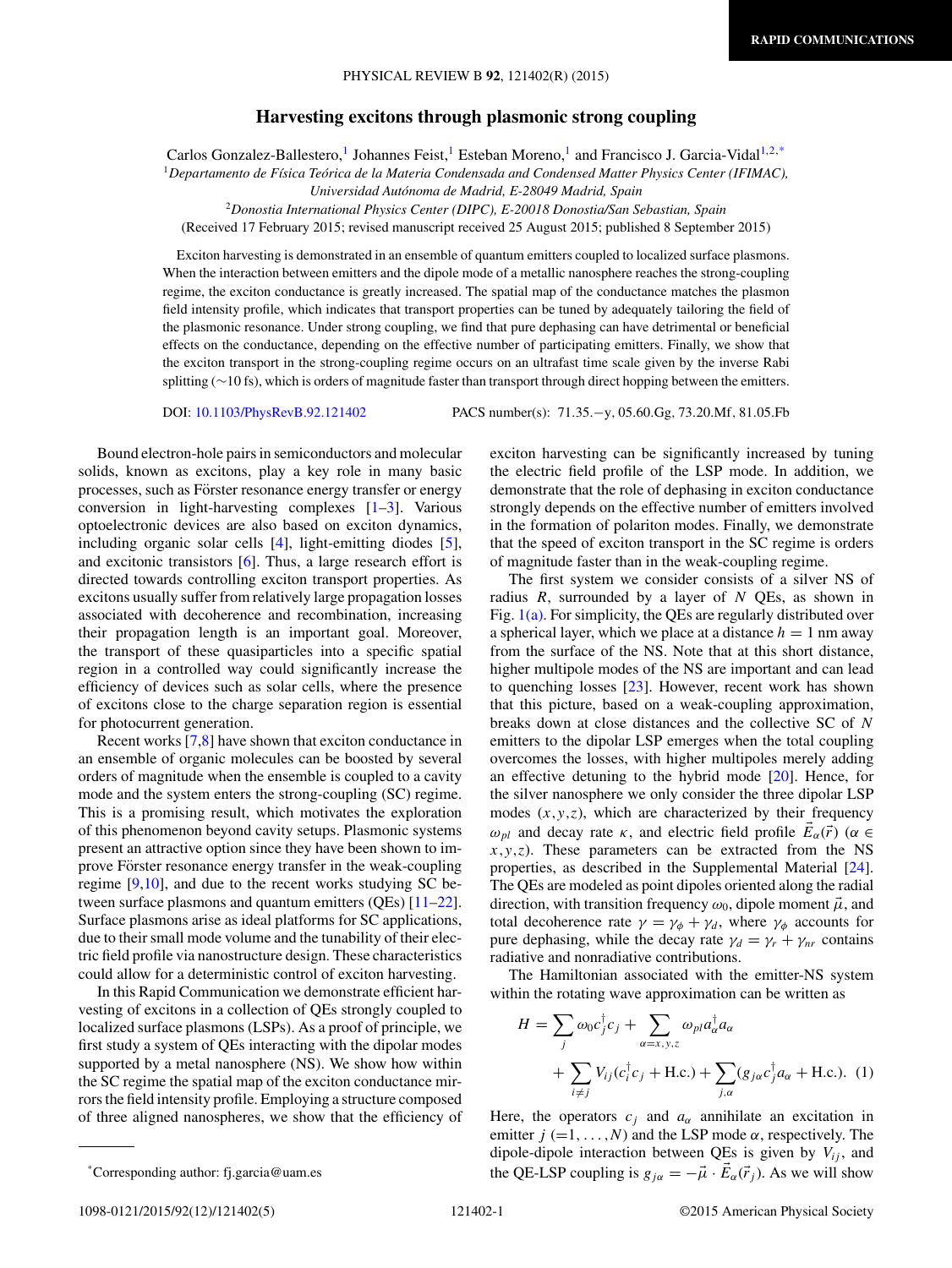<span id="page-1-0"></span>

FIG. 1. (Color online) (a) Illustration of the single-NS system. The colored background shows the electric field intensity associated with the *z*-oriented dipole mode. (b) Exciton conductance vs Rabi splitting for  $N = 100$  emitters. The gray dashed line indicates the onset of SC,  $\Omega_R \gtrsim |\gamma - \kappa|/2$ . (c) Angular dependence of the conductance in the SC regime (light green) and the same quantity when neglecting the dipole-dipole interaction between QEs (dark green). For comparison, the three-NS case is also depicted (black line).

later, in the SC regime only a single LSP mode contributes and dipole-dipole interactions can be neglected. Under these approximations and for zero detuning ( $\omega_0 = \omega_{pl}$ ), the  $N + 1$ singly excited eigenstates of *H* are formed by (i) two polaritons  $|\pm\rangle = \frac{1}{4}$  $\frac{1}{2}(a^{\dagger}|0\rangle \pm |B\rangle)$ , where  $|B\rangle = \frac{2}{\Omega_R} \sum_i g_i c_i^{\dagger} |0\rangle$  is the collective molecular bright state, with  $\Omega_R$  the Rabi splitting  $(\Omega_R^2 = 4 \sum_j |g_j|^2)$ , and (ii) the so-called dark states,  $N - 1$ combinations of molecular excitations orthogonal to  $|B\rangle$  which have no LSP component. The eigenfrequencies of the two polaritons are  $\omega_0 \pm \Omega_R/2$ .

In order to study exciton transport through the ensemble of emitters, we first determine the steady state of the system when one of the QEs (emitter *A* from now on) is incoherently pumped. Notice that this is the only driving term and no additional external illumination is present. The system is described by its density operator  $\rho$ , whose dynamics is governed by the master equation  $\dot{\rho} = -i[H,\rho] + \sum_j \gamma \mathcal{L}_{c_j} + \sum_{\alpha} \kappa \mathcal{L}_{a_{\alpha}} +$  $\gamma_p \mathcal{L}_{c_A^{\dagger}}$ . Incoherent processes (losses and pump) are described by Lindblad terms,  $\mathcal{L}_b[\rho] = b\rho b^\dagger - \{b^\dagger b, \rho\}/2$ . In the first part of this work we treat pure dephasing as a decay channel for simplicity. The pumping rate  $\gamma_p$  is chosen to be small enough to stay in the linear regime. The steady state density matrix *ρss*

is obtained numerically using the open-source QUTIP package  $[25]$ . Finally, the exciton conductance measuring the efficiency of exciton transfer from emitter *A* to emitter *j* is calculated as  $\sigma_e^{(j)} = J_{(A \to j)}/\gamma_p$ , where  $J_{(A \to j)} = \gamma \text{Tr}(H \mathcal{L}_{c_j}[\rho_{ss}])$  is the energy loss rate of emitter *j* [\[7\]](#page-4-0).

The exciton conductance is shown in Fig. 1(b) for QEs at three representative positions, *B*, *C*, and *D*, as depicted in Fig.  $1(a)$ . With organic molecule applications in mind, the parameters of the  $N = 100$  QEs are chosen to correspond to  $5.5', 6.6'$ -tetrachloro-1,1'-diethyl-3,3'-di(4sulfobutyl)-benzimidazolocarbocyanine (TDBC) *J* aggregates at room temperature  $[26-28]$ :  $\omega_0 = 2.11$  eV,  $\mu = 0.749$  *e* nm,  $\gamma_{\phi} = 26.3$  meV,  $\gamma_r = 1.32 \times 10^{-6}$  eV, and  $\gamma_{nr} = 1.10$  meV. The nanosphere (radius  $R = 10$  nm) is embedded in a dielectric host of permittivity  $\epsilon_d = 6.8$ , so that the LSPs are in resonance with the QEs. Finally, the plasmon losses are given by  $\kappa = 0.1$  eV. In order to study different Rabi frequencies  $\Omega_R$ , we first artificially tune the field strength of the LSPs, instead of varying the number of QEs as could be done experimentally. Our results show how the onset of SC clearly differentiates two different regimes for exciton transport. In the weak-coupling case (small  $\Omega_R$ ), the dipole-dipole interaction between the QEs governs the dynamics and the transport is rather inefficient over large distances. The exciton conductance to emitter *D* is thus smaller than that to *B* or *C*. In the SC regime, however, this situation changes drastically, as an LSP-mediated interaction becomes the primary transport channel [\[7\]](#page-4-0). Due to the dipolar field profiles, emitter *A* only couples to the *z*-dipole mode of the NS, and the *x* and *y* dipoles play a negligible part. As the couplings *gjα* are proportional to the electric field of mode *α*, excitons are transferred more efficiently to regions of high field intensity. This is the cause of the boost in the conductance of emitter *D* displayed in Fig. 1(b).

These results indicate that the strong-coupling conductance is position dependent, mimicking the field intensity profile. This fact is confirmed in Fig.  $1(c)$ . Here, we plot the conductance in the SC regime for every QE versus its polar angular coordinate *θ*. The results without dipole-dipole coupling  $(V_{ij} = 0)$  agree very well with the full calculation, except for very small angles ( $\theta \approx 0$ ). The significant dip of  $\sigma_e$ around  $\theta = 90^\circ$  confirms that only the *z*-oriented LSP mode plays a relevant role. Therefore, we can safely neglect both the dipole-dipole interactions and the *x*- and *y*-oriented LSP modes within the SC regime. Under these approximations, an analytical solution for the master equation can be obtained [\[24\]](#page-4-0). For zero detuning ( $\omega_{pl} = \omega_0$ ), the exciton conductance between emitters *A* and *j* has the simple form

$$
\sigma_e^{(j)} = \frac{16|g_A|^2|g_j|^2 \omega_0(\gamma + \Gamma)}{\Gamma(\Omega_R^2 + \gamma \kappa)(\Omega_R^2 + 2\gamma \Gamma)},\tag{2}
$$

where we have defined the rate  $\Gamma = \gamma + \kappa$ , and  $g_j \equiv g_{j\bar{z}}$  for simplicity. Up to now, we have considered the case in which both the pumping and collection involve a single QE, and  $\Omega_R$ is artificially modified by tuning the field strength of the LSP while keeping *N* constant. In a realistic experiment, several emitters near location *A* would be pumped, and excitons collected from a region around *D*. Furthermore,  $\Omega_R \propto \sqrt{N}$ would be varied by changing the number of emitters *N*.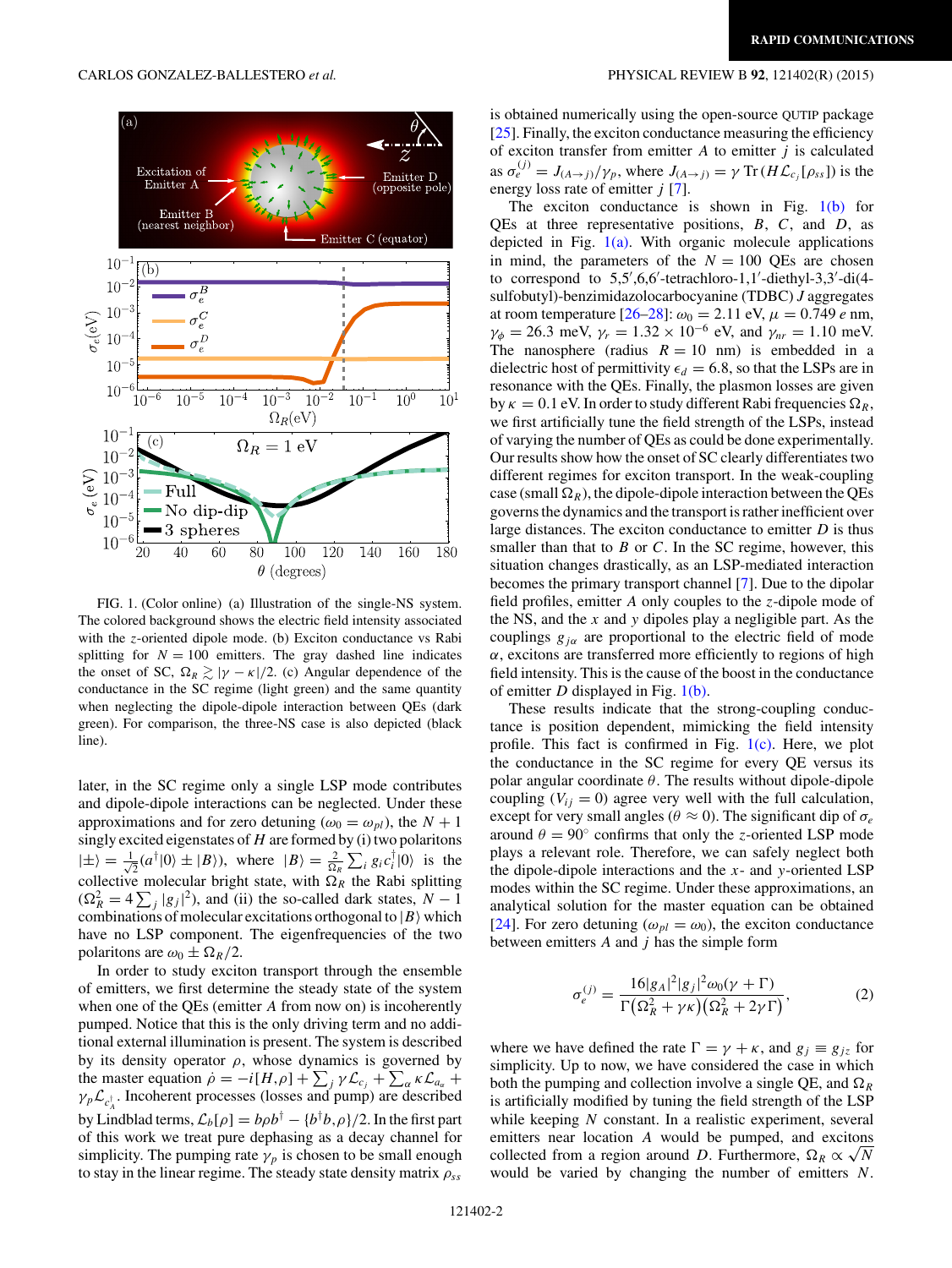<span id="page-2-0"></span>

FIG. 2. (Color online) (a) Illustration of the three-NS system. The colored background shows the electric field intensity of the lowest energy mode. (b) Exciton conductance vs Rabi splitting for  $N = 100$  emitters. The curves correspond to transport from emitter *A* to emitters *B*, *C*, and *D* as depicted in (a). As in Fig.  $1(b)$ , the gray dashed line indicates the onset of SC.

Equation [\(2\)](#page-1-0) is easily generalized to this case, giving

$$
\sigma_e = \frac{\eta_A \eta_D \omega_0 (\gamma + \Gamma) \Omega_R^4}{\Gamma \left( \Omega_R^2 + \gamma \kappa \right) \left( \Omega_R^2 + 2 \gamma \Gamma \right)},\tag{3}
$$

where  $\eta_X = 4 \sum_{j \in X} |g_j|^2 / \Omega_R^2$  measures the fraction of the Rabi frequency due to emitters involved in the pumping  $(\eta_A)$ and collection processes  $(\eta_D)$ , respectively. Both  $\eta_A$  and  $\eta_D$ are independent of *N* for uniform distributions of emitters. For small *N* (i.e., weak coupling), Eq. (3) predicts that  $\sigma_e$  grows as  $N^2$ , while when the SC regime is entered for large *N* ( $\Omega_R^2 \gg$ *γ* $\Gamma$ ), it saturates to a constant value,  $η_Aη_Dω_0(1 + γ/\Gamma)$ . This equation thus predicts that the exciton transport efficiency from a pumping site to a collection spot can be increased by tailoring the mode to have maximal field strength at (only) these two locations.

We demonstrate this by adding two additional identical silver nanospheres to the existing structure, as shown in Fig.  $2(a)$ . The background of the panel displays the field intensity map of the lowest energy mode, which in this case is not degenerate as the rotational symmetry is broken. The spheres are separated by a 2 nm gap. In order to facilitate the comparison with the single-NS case and focus on the effect of the different mode profiles, the LSP frequency and losses as well as the QE properties and locations are kept unchanged. Furthermore, we again plot the single-emitter to single-emitter conductance. The exciton conductance as a function of the Rabi splitting is displayed in Fig.  $2(b)$  for  $N = 100$ . As the figure shows, the onset of SC again produces a substantial increase in the pole-to-pole conductance  $\sigma_e^D$ , which is significantly larger than in the single-NS case. The most striking feature of this system is that transport to emitter



FIG. 3. (Color online) Exciton conductance from point *A* to point *D* in the SC regime ( $\Omega_R = 1$  eV), as a function of the dephasing rate. The single-NS case (orange line) is compared with the three-NS structure (red line). The inset displays the conductance in the SC regime for a system of QEs uniformly coupled to the field, in the cases  $N = 5$  and  $N = 60$ .

*D* is now much more efficient than to the nearest neighbor *B* of emitter *A*. The conductance in the SC regime is much more concentrated around the poles than in the single NS [see Fig. [1\(c\)\]](#page-1-0), and conductance to point *D* is increased by a factor of 50. Excitons are thus shown to be very efficiently harvested at the *hot spots* of the LSP mode. This is an interesting result towards potential applications, due to the high tunability provided by the wide variety of plasmonic nanostructures that are available nowadays.

Up to now, our treatment of relaxation processes has been relatively crude, lumping together dissipation and dephasing. Recent works show that dephasing mechanisms can be relevant for exciton transport in organic compounds [\[2\]](#page-3-0). Therefore, we now describe pure dephasing in more detail by performing the substitution  $\gamma L_{c_j} \to \gamma_d L_{c_j} + \gamma_\phi L_{c_j^{\dagger} c_j}$  in the master equation. In order to avoid unrealistic conclusions, we have also checked that the complementary Bloch-Redfield-Wangsness formalism [\[29\]](#page-4-0) reproduces the general behavior obtained with the standard Lindblad method.

The pole-to-pole exciton conductance in the SC regime is shown in Fig. 3 as a function of the dephasing rate, for both the single-NS and the three-NS cases. Except for the value of  $\gamma_{\phi}$ , the parameters of the three nanospheres and the QEs are the same as in the previous calculations. Surprisingly, the dependence of the conductance with dephasing is remarkably different for the two considered nanostructures. As dephasing is increased, the conductance decreases monotonically for the three-NS structure, but counterintuitively increases for the single NS. As we show next, this difference in behavior is related to the effective number of QEs that enter strong coupling with the LSP. This number is quite small in the three-NS case, where only QEs near the hot spots participate in SC. Our hypothesis is confirmed by considering a system of *N* noninteracting QEs uniformly coupled to a cavity mode  $(g_i = g)$ . In this simple situation, an analytical formula for the exciton conductance can be derived [\[7\]](#page-4-0), which in the SC limit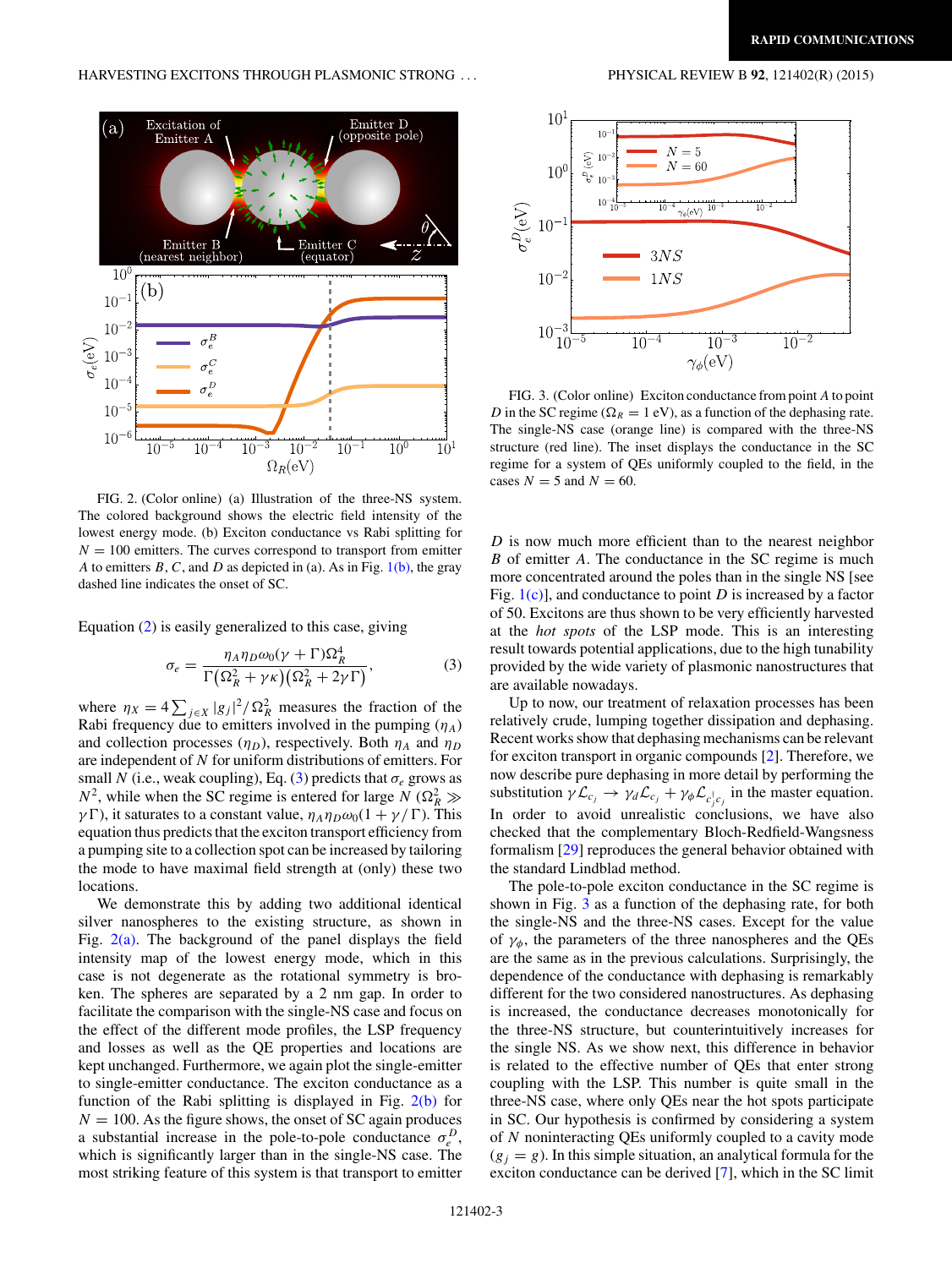

FIG. 4. (Color online) Time dynamics of the single-NS system when QE *A* is initially excited (initial state  $c_A^{\dagger}$  |0)) and no pump is applied. The populations of both the main LSP and the relevant emitters, *A* and *D*, is displayed as a function of time. (a) Weak-coupling case,  $\Omega_R = 10^{-3}$  eV. (b) Strong-coupling case,  $\Omega_R = 0.3$  eV. In both panels, the linear scale for short times allows for a better visualization of the results.

is given by

$$
\sigma_e = \frac{\omega_0 \gamma_d (\gamma_d + \gamma_\phi)(\kappa + 2\gamma_d + 2\gamma_\phi)}{(2\gamma_\phi + \gamma_d N)[\kappa \gamma_\phi + \gamma_d N(\kappa + \gamma_d + \gamma_\phi)]}.
$$
 (4)

This simple expression (shown in the inset of Fig. [3\)](#page-2-0) is able to reproduce the observed features. Specifically, the ratio  $\sigma_e(\gamma_\phi \to \infty)/\sigma_e(\gamma_\phi \to 0)$  is approximately equal to  $\gamma_d N^2/\kappa$ . Since typical plasmonic structures fulfill  $\gamma_d/\kappa \ll$ 1, this expression predicts that with increasing dephasing, exciton conductance decreases for small *N* ( $N < \sqrt{\frac{\kappa}{\gamma d}}$ ), but increases for sufficiently large *N* ( $N > \sqrt{\frac{\kappa}{\gamma d}}$ ). This dependence with the number of emitters suggests that the dark states play a key role in this process. Since dephasing creates an incoherent coupling between the dark modes and the polaritons, a fraction of the population in the dark modes can be transferred to the polaritons. For large *N*, the dark states are highly populated as the overlap between the initial state (one excitation at emitter *A*) and the polaritons is extremely small. As a consequence, the excitation transfer to the polaritons can compensate for the detrimental effect of dephasing on this state, making the conductance increase.

While we have so far focused on the conductance as obtained in the steady state under pumping, the temporal

- [1] G. S. Engel, T. R. Calhoun, E. L. Read, T.-K. Ahn, T. Mancal, Y.-C. Cheng, R. E. Blankenship, and G. R. Fleming, Evidence for wavelike energy transfer through quantum coherence in photosynthetic systems, [Nature \(London\)](http://dx.doi.org/10.1038/nature05678) **[446](http://dx.doi.org/10.1038/nature05678)**, [782](http://dx.doi.org/10.1038/nature05678) [\(2007\)](http://dx.doi.org/10.1038/nature05678).
- [2] F. Caruso, A. W. Chin, A. Datta, S. F. Huelga, and M. B. Plenio, Highly efficient energy excitation transfer in light-harvesting complexes: The fundamental role of noise-assisted transport, [J. Chem. Phys.](http://dx.doi.org/10.1063/1.3223548) **[131](http://dx.doi.org/10.1063/1.3223548)**, [105106](http://dx.doi.org/10.1063/1.3223548) [\(2009\)](http://dx.doi.org/10.1063/1.3223548).

## <span id="page-3-0"></span>CARLOS GONZALEZ-BALLESTERO *et al.* PHYSICAL REVIEW B **92**, 121402(R) (2015)

dynamics of the system provides important additional insights. We thus investigate the population dynamics in the single-NS case, for an initial excitation of emitter *A*. In the weak-coupling regime, the dipole-dipole interaction dominates and slowly transfers population to emitter  $D$  [as shown in Fig. 4(a)]. The plasmon modes do not significantly participate in the dynamics, so that all populations decay with the lifetime of the bare QEs ( $\tau \sim 600$  fs) for large times. As the exciton transport is even slower, the increase of population in emitter *D* is cut off at around this time, with a maximum population of  $\sim$ 2 × 10<sup>-5</sup>. On the other hand, in the SC regime [Fig.  $4(b)$ ], the population is delivered to the emitter *D* much more efficiently through Rabi oscillations. These proceed on a time scale determined by the inverse of the Rabi splitting  $[1/\Omega_R \sim 15$  fs in Fig. 4(b)], giving an extremely fast population transfer. Furthermore, the population of emitter *D* reaches significantly larger values than in the weak-coupling regime, up to  $\sim$ 4 × 10<sup>-3</sup>. For large times, most of the population is trapped in the dark states, which can now also decay through the dephasing-induced coupling to the polaritons, giving an effective lifetime somewhat below the bare QEs.

In conclusion, we have demonstrated the feasibility of harvesting excitons through strong coupling in systems composed of a plasmonic structure and an ensemble of organic molecules. We have shown that for emitters coupled to the localized surface plasmons of a single nanoparticle, the exciton conductance map mimics the electric field profile of the plasmon resonance. Taking advantage of this property, we have devised a more complex structure in which an exciton can be efficiently transferred between two subwavelength hot spots of the plasmonic system. We have also shown how dephasing can be beneficial or detrimental depending on the number of emitters that are effectively coupled to the plasmon resonance. We have additionally demonstrated that exciton transport in the strong-coupling regime proceeds orders of magnitude faster than under weak coupling. Finally, it is worth noting that our findings regarding harvesting of excitons mediated by strong coupling are general and applicable to any quantum emitter, from atoms and quantum dots to organic molecules, and also to any confined electromagnetic mode with similar properties as the plasmonic ones used here.

This work has been funded by the European Research Council (ERC-2011-AdG Proposal No. 290981), the Spanish MINECO (MAT2011-28581-C02-01 grant), the Spanish MECD (FPU13/01225 scholarship), and by the European Union Seventh Framework Programme under Grant Agreement No. FP7-PEOPLE-2013-CIG-618229.

- [3] G. D. Scholes, G. R. Fleming, A. Olaya-Castro, and R. van Grondelle, Lessons from nature about solar light harvesting, [Nat. Chem.](http://dx.doi.org/10.1038/nchem.1145) **[3](http://dx.doi.org/10.1038/nchem.1145)**, [763](http://dx.doi.org/10.1038/nchem.1145) [\(2011\)](http://dx.doi.org/10.1038/nchem.1145).
- [4] S. M. Menke, W. A. Luhman, and R. J. Holmes, Tailored exciton diffusion in organic photovoltaic cells for enhanced power conversion efficiency, [Nat. Mater.](http://dx.doi.org/10.1038/nmat3467) **[12](http://dx.doi.org/10.1038/nmat3467)**, [152](http://dx.doi.org/10.1038/nmat3467) [\(2013\)](http://dx.doi.org/10.1038/nmat3467).
- [5] S. Hofmann, T. C. Rosenow, M. C. Gather, B. Lüssem, and K. Leo, Singlet exciton diffusion length in organic light-emitting diodes, [Phys. Rev. B](http://dx.doi.org/10.1103/PhysRevB.85.245209) **[85](http://dx.doi.org/10.1103/PhysRevB.85.245209)**, [245209](http://dx.doi.org/10.1103/PhysRevB.85.245209) [\(2012\)](http://dx.doi.org/10.1103/PhysRevB.85.245209).